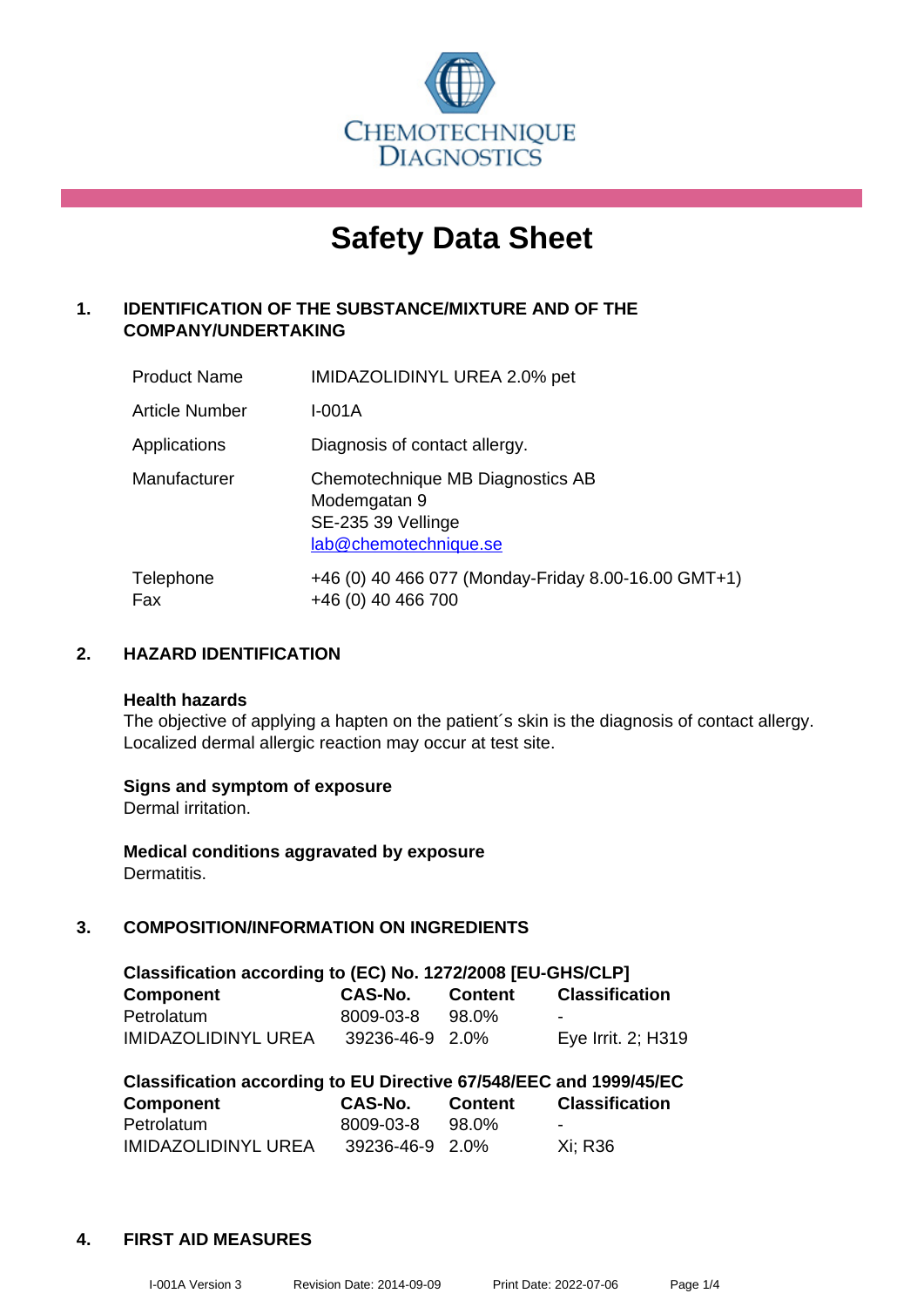#### **Emergency and first aid procedures**

Obtain medical attention.

# **5. FIRE-FIGHTING MEASURES\***

### **Suitable extinguish media**

CO2, powder or water spray. Fight larger fires with water spray or alcohol resistant foam.

### **For safety reasons unsuitable extinguishing agents** Water with full jet.

**Special protective equipment for fire-fighters** Wear self-contained respiratory protective device. Wear fully protective suit.

\*Data is shown for petrolatum only

# **6. ACCIDENTAL RELEASES MEASURES**

**Steps to be taken if material is released or spilled** Contain and place in a closed container.

# **7. HANDLING AND STORAGE**

**Precautions to be taken in handling and storage** Store dark at 5-8°C. Avoid extended exposure to light. FOR EXTERNAL USE ONLY.

# **8. EXPOSURE CONTROLS/PERSONAL PROTECTION**

**Respiratory protection** Not required.

**Ventilation** Local exhaust.

**Protective gloves**

Disposal gloves.

# **Eye protection**

Not required with normal use.

### **Work/Hygienic practices**

Wash hands after each use.

# **9. PHYSICAL AND CHEMICAL PROPERTIES**

Appearance Ivory White Semi-solid Odour **Odourless** 

Melting point\* 50-55° C Flash point\* >100°C

Boiling point\* No data available Self ignition\* Product does not self ignite.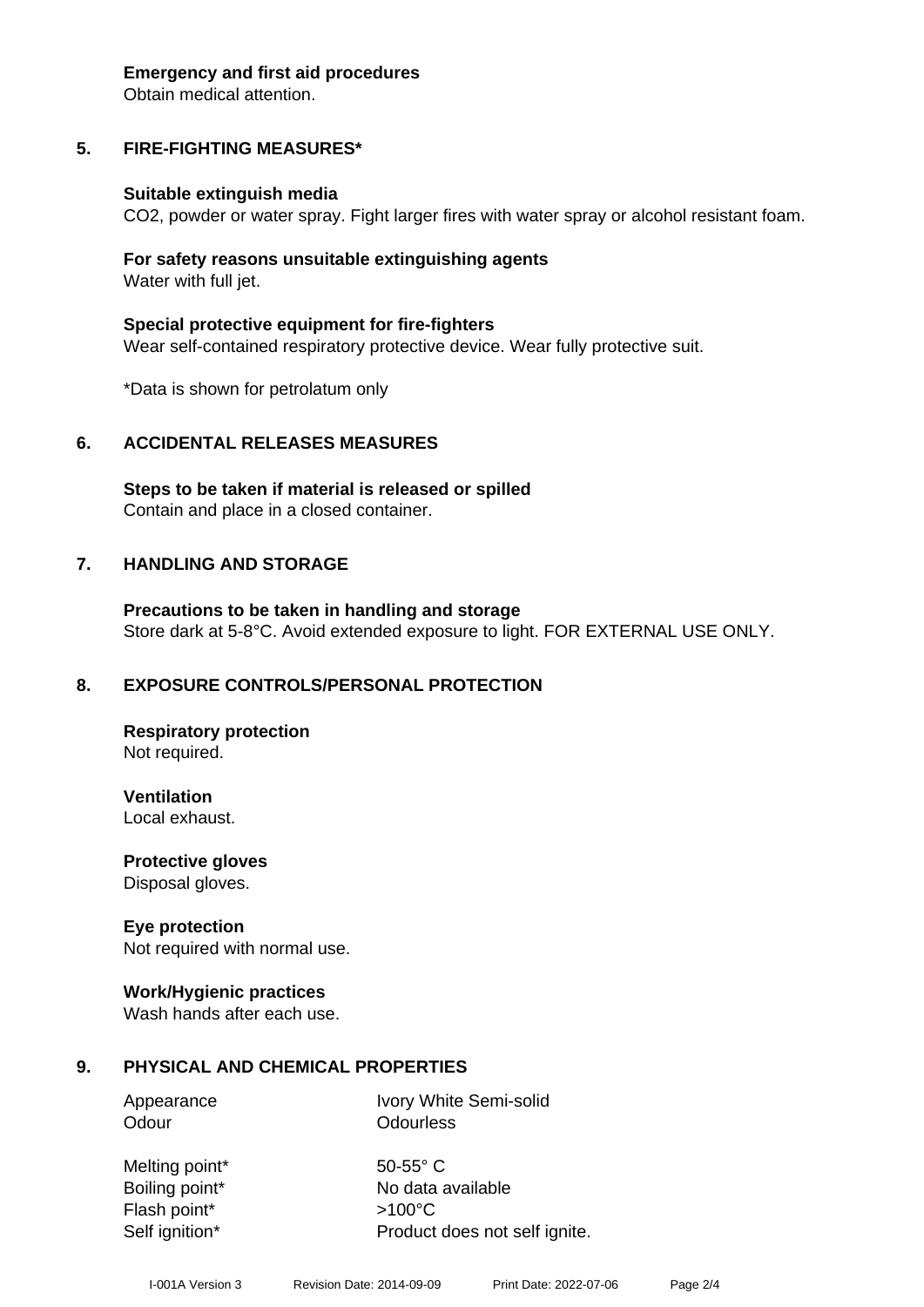Density\* No data available. Solubility in/Miscibility with Water\*

Danger of explosion\* Product does not present an explosion hazard. Insoluble

\*Data is shown for petrolatum only

#### **10. STABILITY AND REACTIVITY**

#### **Incompability**

May react with strong oxidizing agents.

#### **Stability**

Stable at recommended storage conditions.

#### **Hazardous byproducts**

Combustion may generate CO, CO2 and other oxides.

# **Hazardous polymerization**

Will not occur.

### **11. TOXICOLOGICAL INFORMATION**

No data available.

### **12. ECOLOGICAL INFORMATION**

No data available.

### **13. DISPOSAL CONSIDERATIONS**

**Waste disposal method** Comply with federal, state/provincial and local regulation.

#### **14. TRANSPORT INFORMATION**

Not dangerous goods.

### **15. REGULATORY INFORMATION**

The classification is according to the latest editions of the EU lists, and extended by company and literature data.

### **16. OTHER INFORMATION**

#### **Text of H-statements and R-phrases mentioned in Section 3**

| Eye Irrit. 2 | Eye irritation (Category 2)   |  |  |
|--------------|-------------------------------|--|--|
| H319         | Causes serious eye irritation |  |  |
| Xi           | Irritant                      |  |  |
| R36          | Irritating to eyes            |  |  |
|              |                               |  |  |